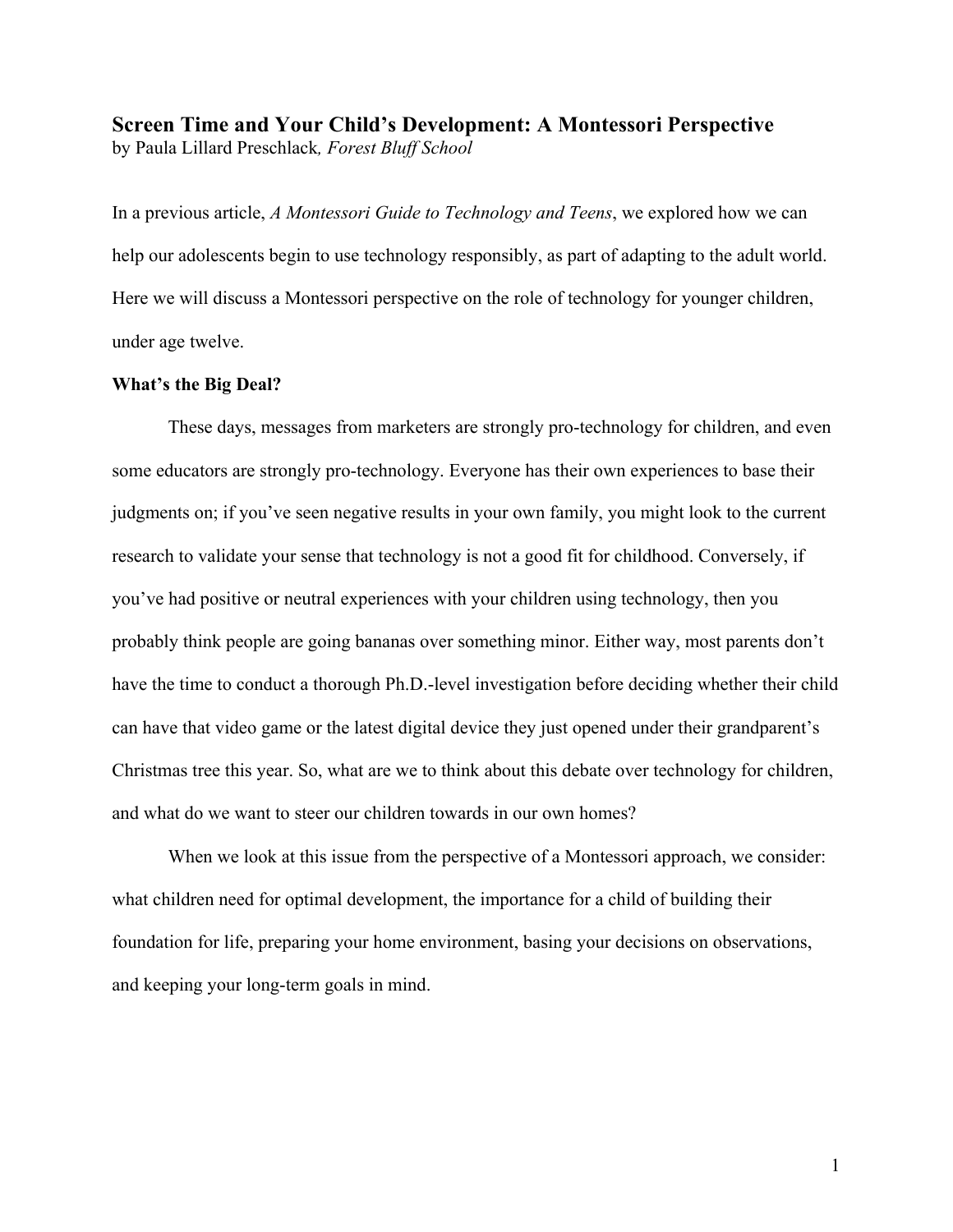## **What Children Need for Optimal Development**

Dr. Montessori pointed out that under the age of six, children need reality so that they can form their understanding of it. They need to touch, feel, taste, smell, move and experience the real world. Human beings are sensorial learners when young. From their sensorial explorations, young children learn things about physics, textures, and qualities of the world. Consider that no screen can provide this information in a natural or full-sensory way. Children need to discover for themselves what kind of structures collapse under pressure and which ones don't, and to figure out why by exploring and experimenting. To be effective, this has to happen in reality, not virtually.

Dr. Montessori wrote, "There are many who hold, as I do, that the most important period of life is not the age of University studies, but the first one, the period from birth to the age of six. For that is the time when man's intelligence itself, his greatest implement, is being formed… The child has an intelligence of this unconscious type, and that is what brings about his marvelous progress. It begins with a knowledge of his surroundings. How does the child assimilate his environment?" (*The Absorbent Mind*). The young child does this with an intense sensitivity, awareness of, and interest in all that is around him, and this is accomplished with an absorbent mind that seems to soak in information with ease.

Between ages six and twelve, children are on a quest for intellectual information and want to seek it out for themselves. They continue to explore with curiosity, but now on a more sophisticated level. They actively form their reasoning abilities and social cognition. They need to play with other children to figure out how to get along, strengthen their bodies, and build things from their imaginations. Children these ages need to play with other children and interact to develop their own skills of collaboration, reading social cues, and communication. There is no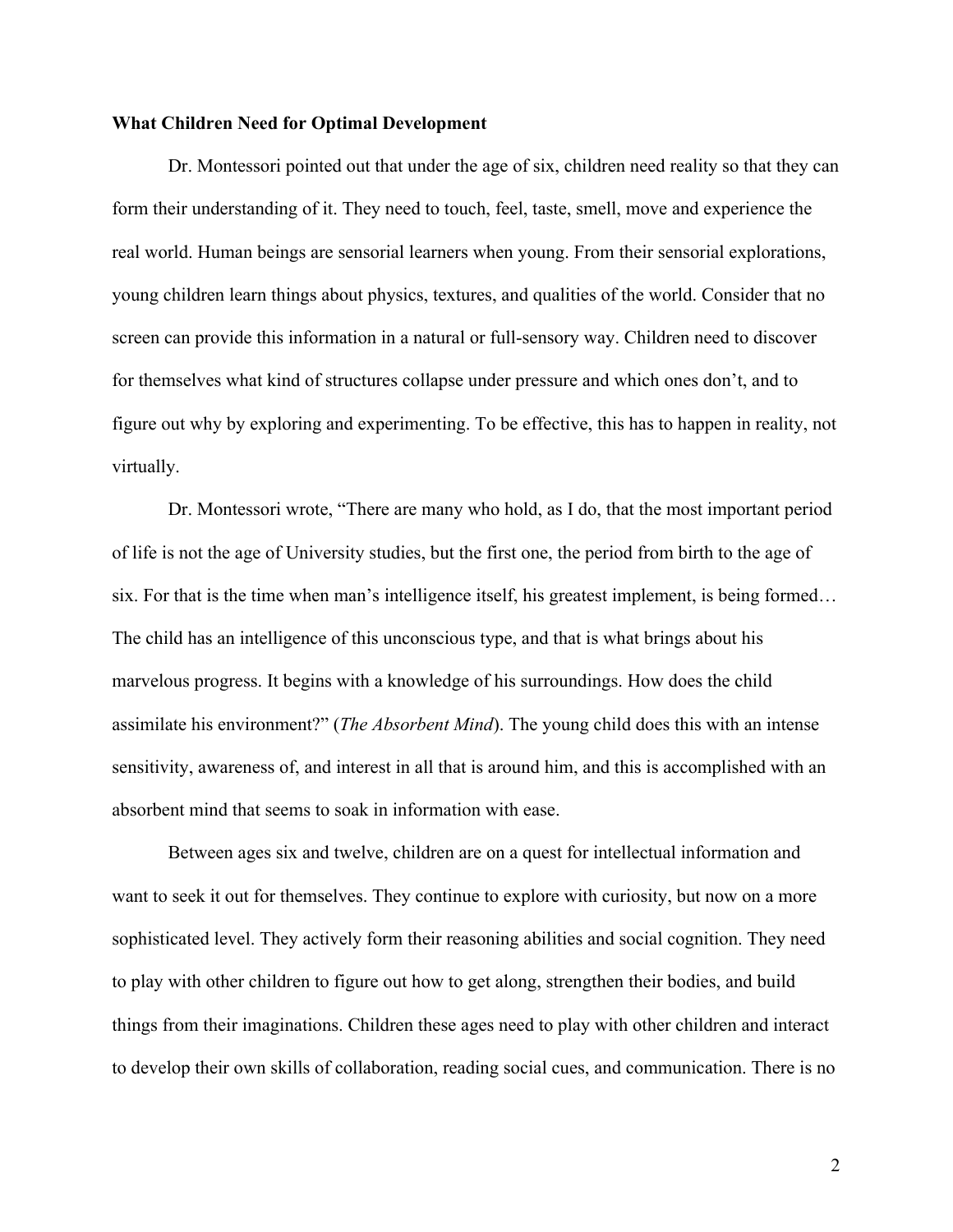virtual substitute for this kind of learning. The more time spent developing these abilities, the more adept a child will be.

## **Building the Foundation**

Some parents will wonder, "But how will my child know how to use the computer well? He will be so behind his peers!" Joe Clement and Matt Miles, co-authors of *Screen Schooled: Two Veteran Teachers Expose How Technology Overuse is Making our Kids Dumber*, explain that this is as silly as thinking that anything having to do with technology today will be the same by the time our children are adults. They ask, "What lessons in technology are we going to teach five-year-olds that will still be relevant when they enter the work force sixteen years later? This would be the equivalent of elementary schools of the 90s replacing time spent teaching reading, writing, and arithmetic with lessons on how to program your VCR." Instead of spending time with technology, we need to allow our children to focus on building themselves as learners, thinkers, explorers, and communicators.

Another parent concern might be, "There are times when my child just can't be patient, and rather than getting irritated with her, I'd rather let her watch something (on a screen) so I can make the dinner or get some quiet. Especially when we are on an airplane or in the car."

Here we have to stop and ask ourselves, what did parents used to do at such times? Sure, our lives are more hectic than perhaps in the past, and parents may be more stressed, but these are very important opportunities, if you can see them as such. Recently, I sat down on an airplane and a young mother sat across the aisle from me with four little children. She had an infant on her lap, a two-year-old, a three-year-old (I picked up that this was a cousin), and a five-year-old in seats alongside her. Holy cow, I thought, this is going to be a loud, stressful flight! But just as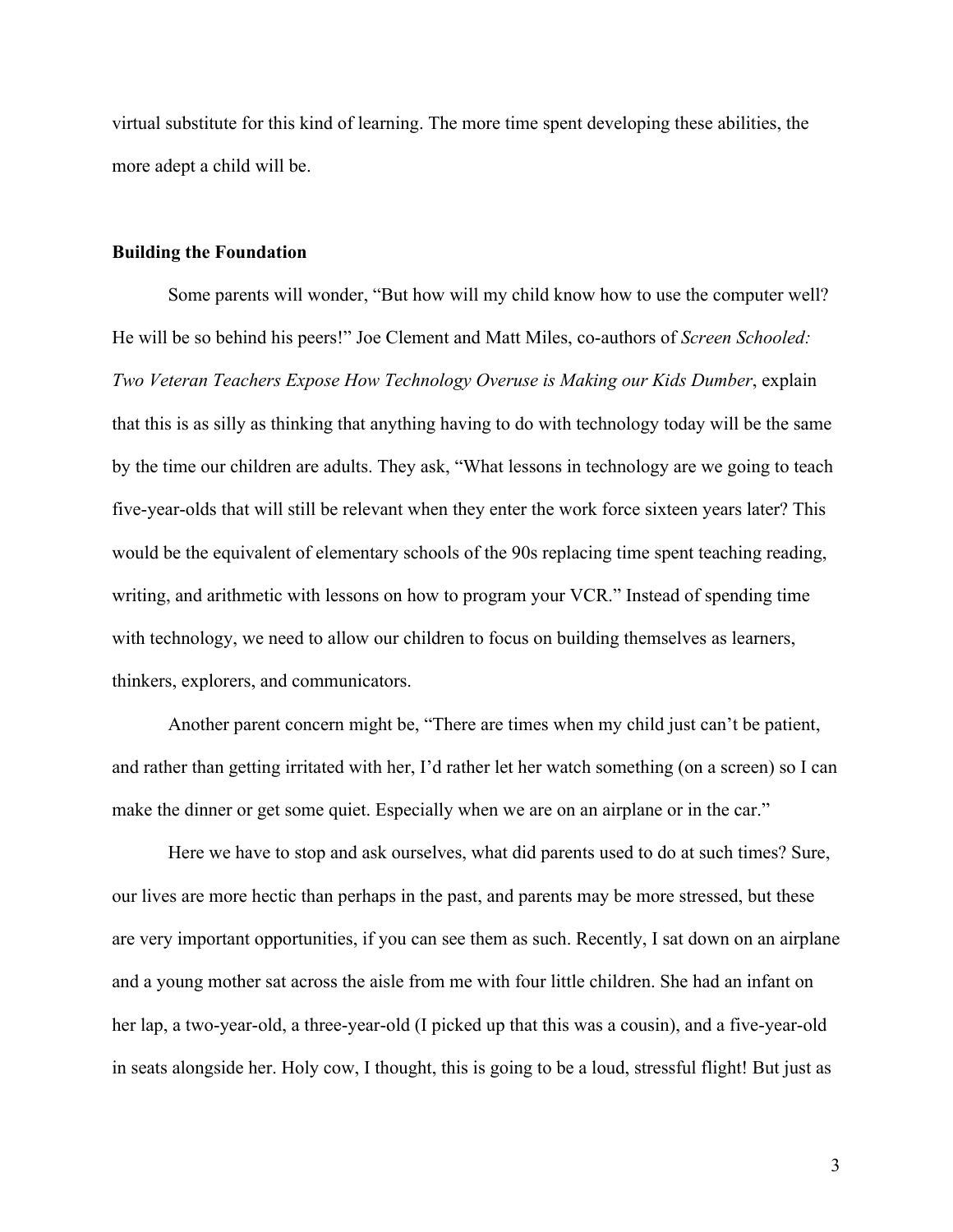I assumed this mother would pull out some screens to get everybody occupied, she started talking with them. She played itsy-bitsy spider, she asked them questions, she hugged and kissed and laughed with them.

I noticed that this mother was not the source of the children's entertainment, however. She was calm, quiet, and relaxed. The children climbed around, played with toys, talked to each other and colored on a coloring book throughout the flight. There was some crying, and this mother naturally looked fatigued when it was time to de-plane. But I marveled at how she had taken this time with her children to interact with them. This was two hours of language development and learning how to relate. This mother had chosen to just *be* with the children. Because they were not all competing for her attention the whole way, it seemed that they were probably accustomed to entertaining themselves.

This is key: our children will NOT learn to entertain themselves or calm themselves if their long, boring, or uncomfortable moments are filled with screen time or a digital toy. This is an incredibly important skill, one that comes front and center stage when children feel anxious, worried, or self-doubting. While young adults in college are reportedly having a harder time than ever with anxiety, stress, and depression —so much so that the University of Chicago, Stanford, and many others now offer undergraduate courses in learning to handle strong emotions—our children need to begin learning these skills, naturally, from very young ages. We cannot know for sure yet, but it seems logical that the constant use of smart phones, laptops, tablets, etc. could be a factor in this trend of anxiety; the first thing experts recommend to calm one's mind is to focus on your breathing and to notice the present moment…and to put those devices away.

How about other parental concerns, such as, "My son feels weird when he isn't sure what other kids are talking about outside of school," or, "We go to my daughter's cousins' house, and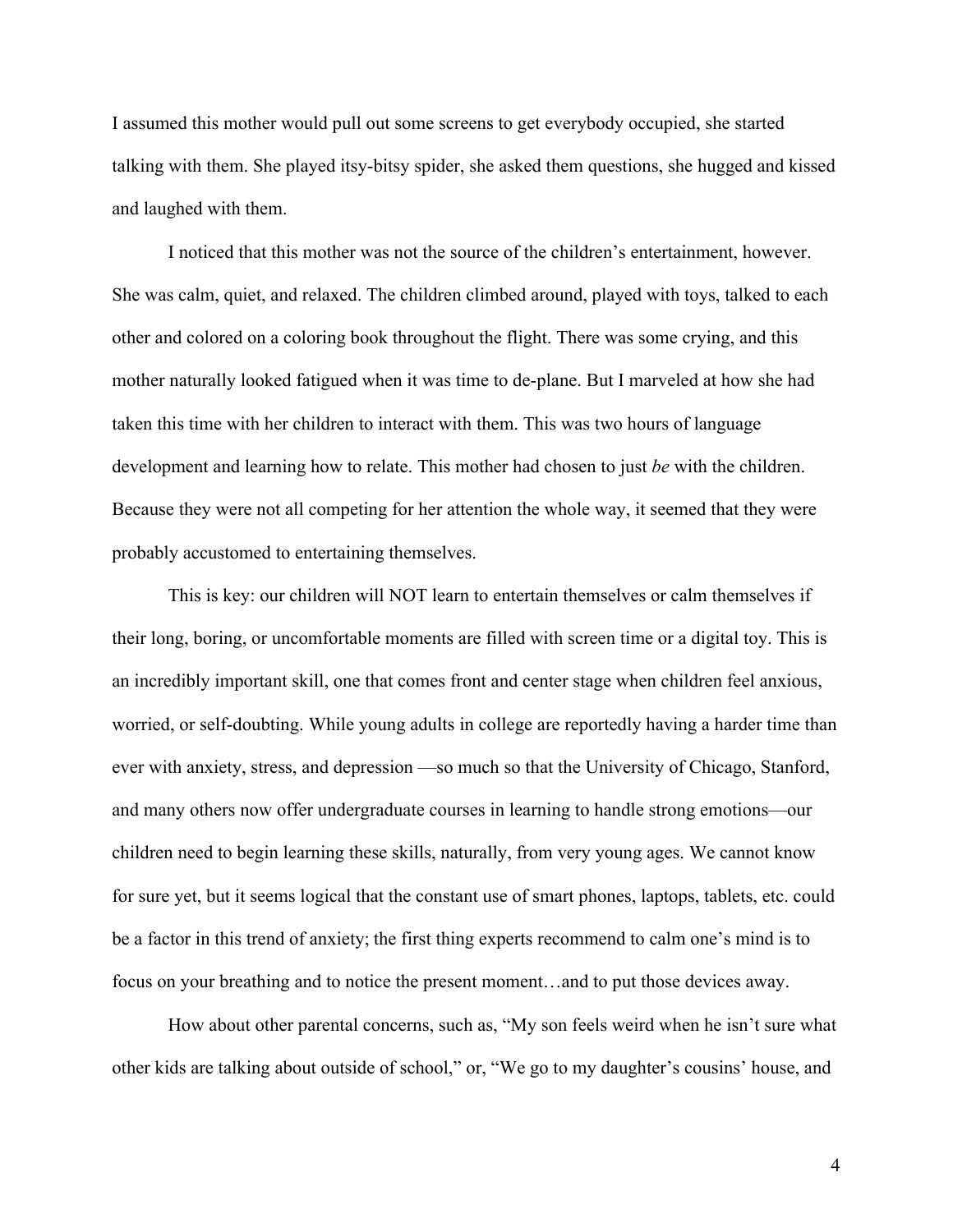they cannot take their eyes off the screens. My daughter ends up lonely because they won't stop playing their video games and engage with her." My advice is to talk to your children (and your relatives) about ways to respond to this. Suggest an experiment: let's see what the children do and how they act after a couple days together without technology. After initial protest and boredom, most children will surprise us by enjoying the things that all children enjoy—playing creatively and interacting, using their imaginations, and being physically active. Letting them come up with the ideas of what to play and how to play fosters an appetite for more of the same.

Here's another concern: "My son stares at screens in the airport and in stores. Maybe if we let him spend a little screen time at home he wouldn't be so attracted to them. He'd get over the allure." This sounds logical, but because of the apparent *addictive nature* of technology, especially for young children, this is not something you *de-sensitize* your child to. The focus needs to be instead on maximizing your children's natural interactions and experiences in life, making them stronger and more capable of controlling themselves when they face temptations. The warnings about the addictive nature of technology for children are growing, and the only ones protesting are the marketers. When you see pro-technology test results, check to see who funds that researcher; most often, it is a tech company. The unbiased research that is coming out every month now strongly shows negative effects on children.

Another common belief is that technology use is all around us, it is part of our world, and it isn't going to go away, so we have to learn to live with it. This may be the case, but learning to live with it should not mean allowing our children or ourselves to develop addictions to it. There is a growing awareness in the past year about how drained, anxious, over-stimulated, irritable, or burned out people feel after using technology for many hours. We are now seeing a wave of interest in controlling our use of technological devices with programs and apps, rather than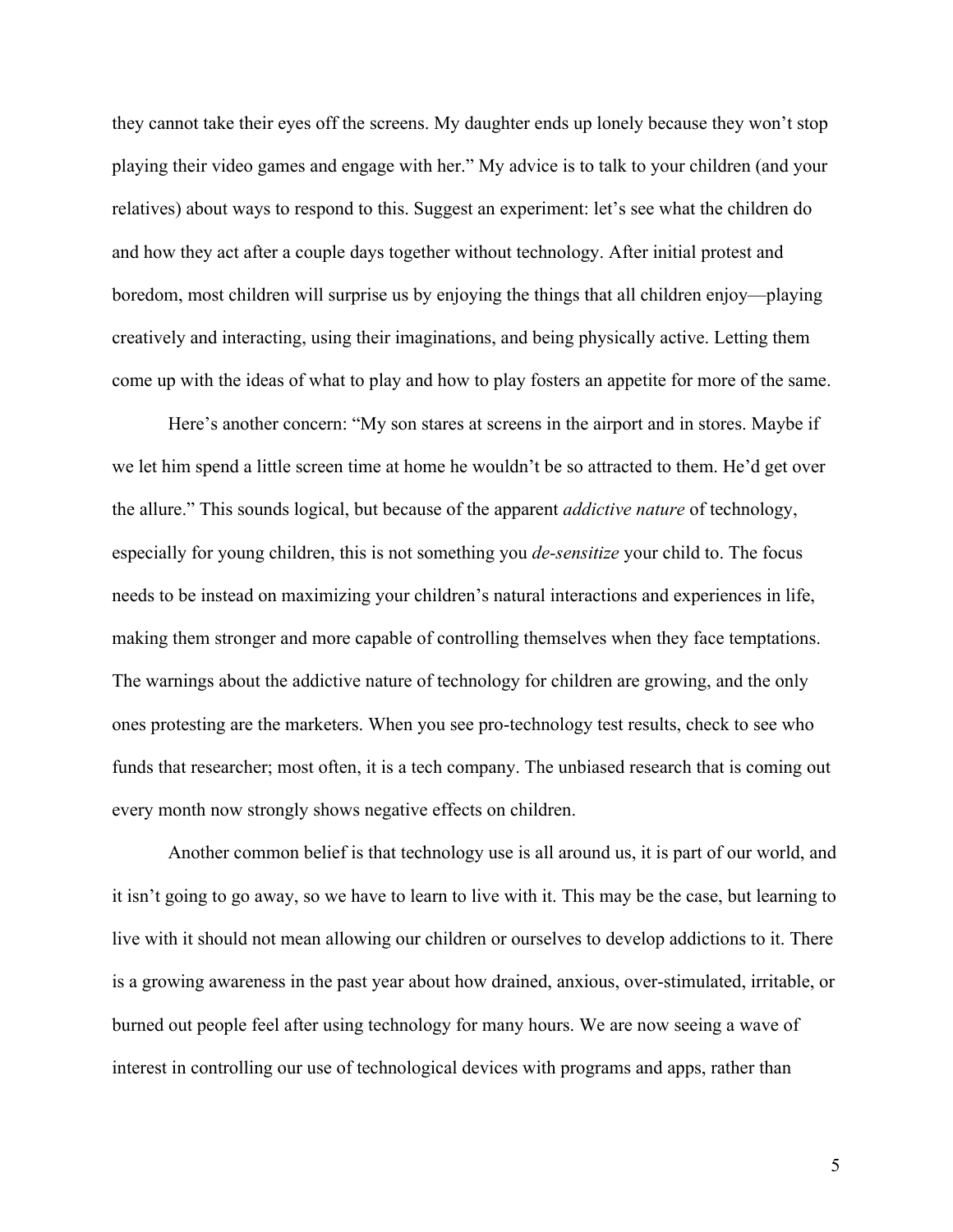letting them control us and our behavior. We will continue to learn more about how to live with technology as such an integral part of our daily lives. In the meantime, I urge parents to stick with what we know is healthiest for our children's development. The early years are critical in building the foundation for their lives. Technology is changing rapidly, but the needs of human beings are relatively consistent and do not change.

To understand how developing themselves as people will set our children up to be the innovators of the future, turn to Walter Isaacson's *The Innovators*, an excellent book about "how a group of hackers, geniuses and geeks created the digital revolution." What struck me most about this fascinating story of the evolution of computers is that the people behind these machines were creative thinkers and collaborators. The very skills that drove their success as computer designers were ones that develop *away from* computers in childhood. In adulthood, we are ready to think more abstractly and build off of the base of our abilities of concentration, teamwork, reflection, imagination, and understanding of the physical world and how things work. Abstracting is a leap of the mind that happens because of *all that has come before*. Building this base is where our focus needs to stay with children. This is why tech experts in Silicon Valley *keep their own children off screens* at home and deliberately choose low-tech schools. If these are the choices of experts at the forefront of the technology industry, parents would be wise to take notice.

## **Prepare the Environment**

"Isn't technology just part of the prepared environment my child is growing up in?" The key word here is *prepared*. Children do learn from what they are exposed to in the environment. What Dr. Montessori referred to as a *prepared environment* for children to learn from was the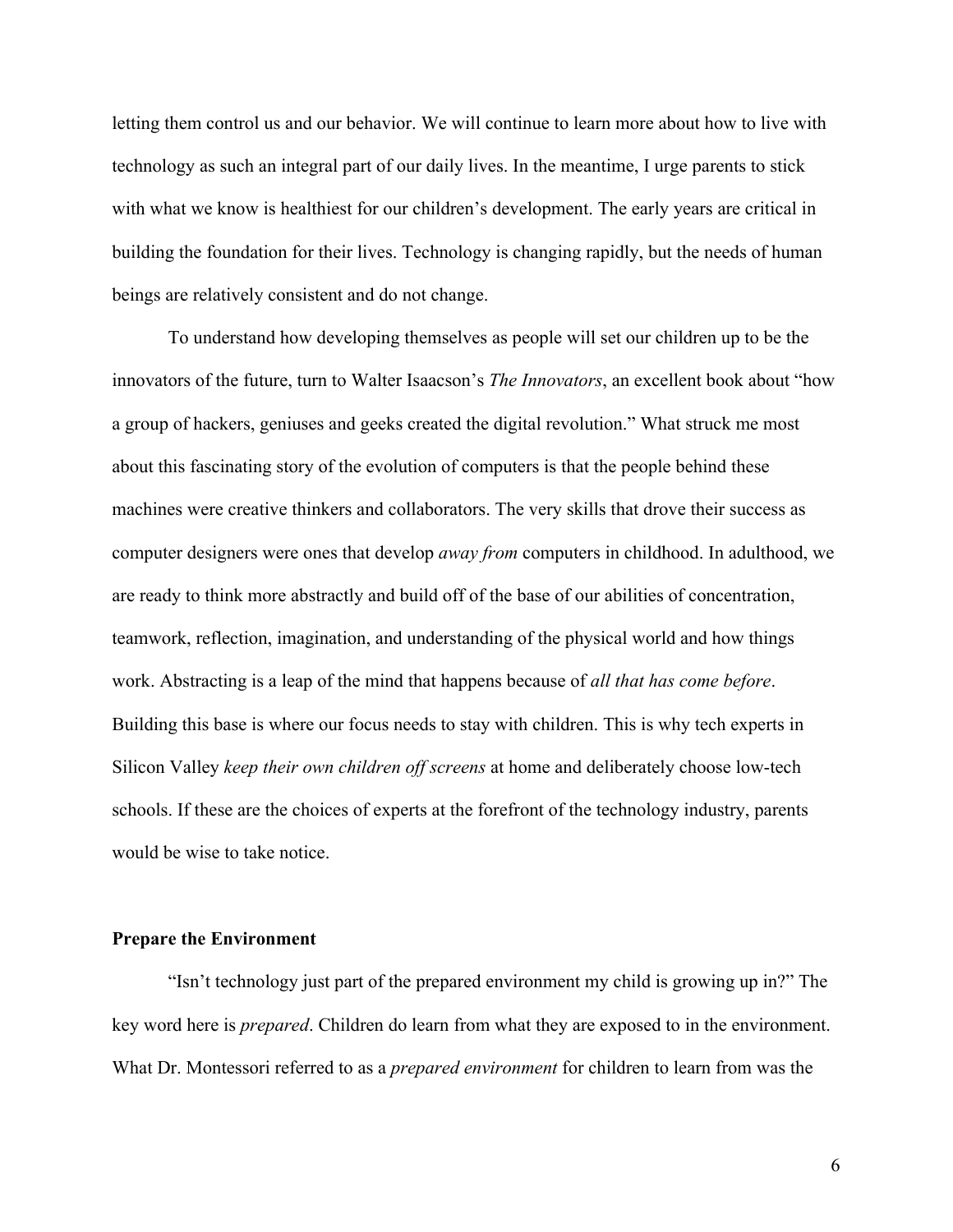emotional, social, psychological, and physical environment that surrounds them. Young children learn through direct interaction, facilitated by their five senses: touch, smell, taste, hearing and seeing. The more senses are integrated in use simultaneously, the more complete the learning experience, and the more attentive a child's mind becomes. This is attention *directed by one's own will*, a very important step towards developing self-control and self-discipline.

Parents must ask themselves if a screen provides an environment that has been prepared for their child's best development. Has the content been prepared to be suitable and to match his/her developmental needs? Or is it designed by experts—whatever their degrees and expertise may be—to allure children and make them want more and more? The more time a child spends with technology, the less time is being spent directing their own will or making their own decisions. Furthermore, they are sitting without moving while thinking. As Dr. Montessori pointed out, "When there is motor and physical activity, you can see a more important kind of education, a kind of education that takes the force of life into account…If we do not take [this] into account, we miss the best part of education" (*London Lectures*). In this sense, "education" is all the learning our children do throughout their days.

#### **Base Decisions on Observations**

Dr. Montessori's work was built upon her observations. She watched children interacting with their surrounding environments and made discoveries based on these careful and repeated observations. I encourage you as a parent to make your decisions about how your child is responding to the environment, or to technology, with careful observations. Is your child—of any age—more relaxed, alert, rested, cooperative, content, curious, and communicative after spending time on a screen? If he or she is irritable, flitting from thing to thing with little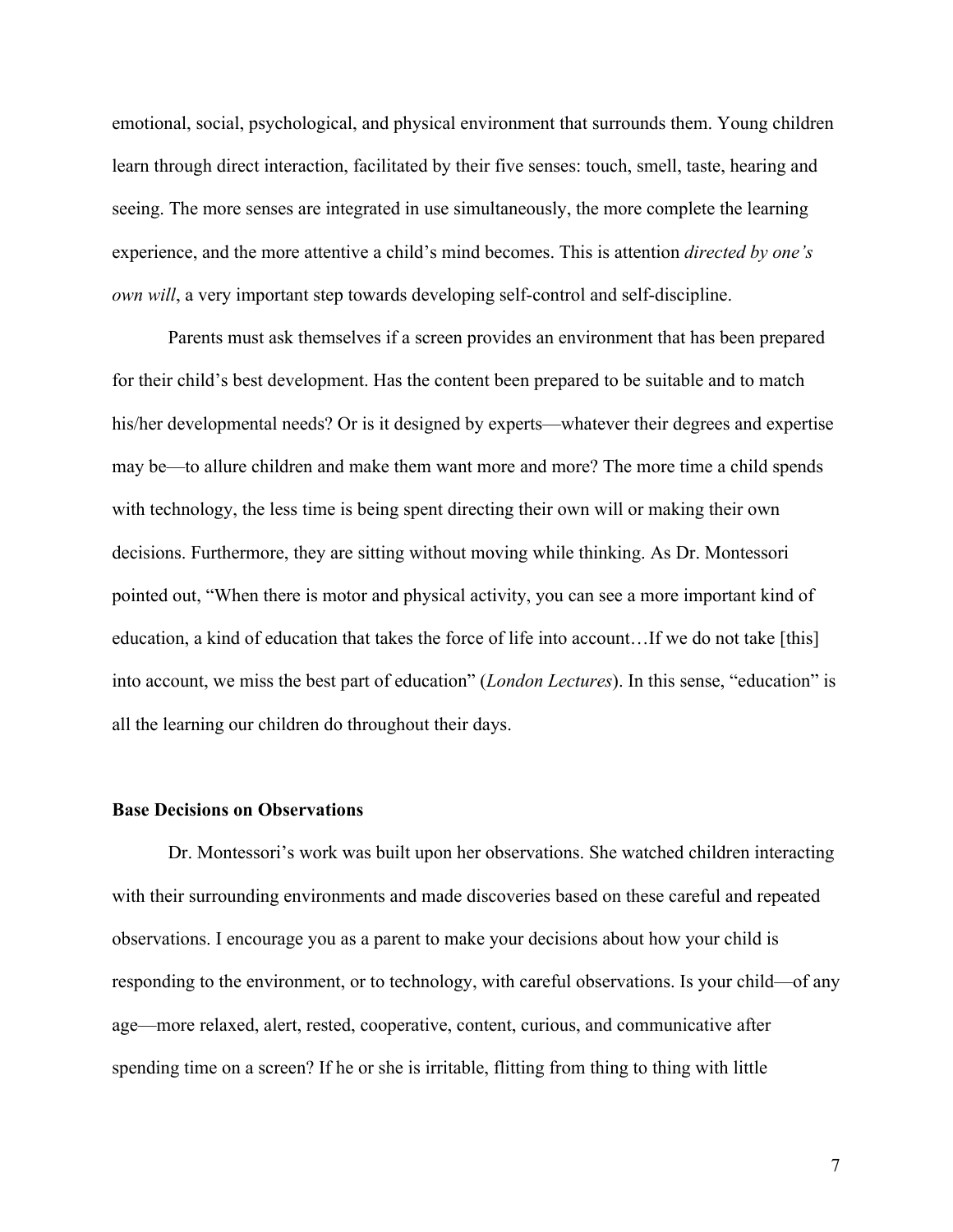concentration, easily frustrated, or impulsive, these may be clues as to how the screen time affects him or her.

Young children are far more sensitive than adults, as they are sensorial learners. Their nervous systems are more sensitive. As adults, we need to be aware and responsive to how technology affects them. Children differ as individuals, and some may handle screen experiences with very little observable effects while others are thrown off for days in their mood, behavior, and impulse control. For sensitive children, it is totally unfair to expect them to handle exposure to screens and then to control themselves and forget about the stimulation they just received.

As suggested by recent research and Richard Louv's *Last Child in the Woods*, time outdoors in nature encourages reflective thought and helps us to feel refreshed and calm. Likewise, getting our children out into the woods—to smell the air and flowers, experience the mud and leaves, see the sky and clouds, and hear the birds and wind—will have positive effects on their moods and outlook. Take notice of how your young children are after such times.

#### **Keep your Goals in Mind**

Our goal is help our children develop a strong ability to focus and concentrate. This will be put to the test when they are surrounded by distractions. As a Forest Bluff alumna recently told us, this ability to focus is critical for her as a medical student working in the hospital atmosphere, with so much going on all around and stressful pressures. She notices that many people have trouble sitting down and staying focused to get very important work done, even in medical school. This ability is one she says she formed as a child at Forest Bluff, during invaluable years of brain development. We as parents need to prioritize *concentration*, not only for this reason, but because *all learning depends on the foundation of being able to attend*—to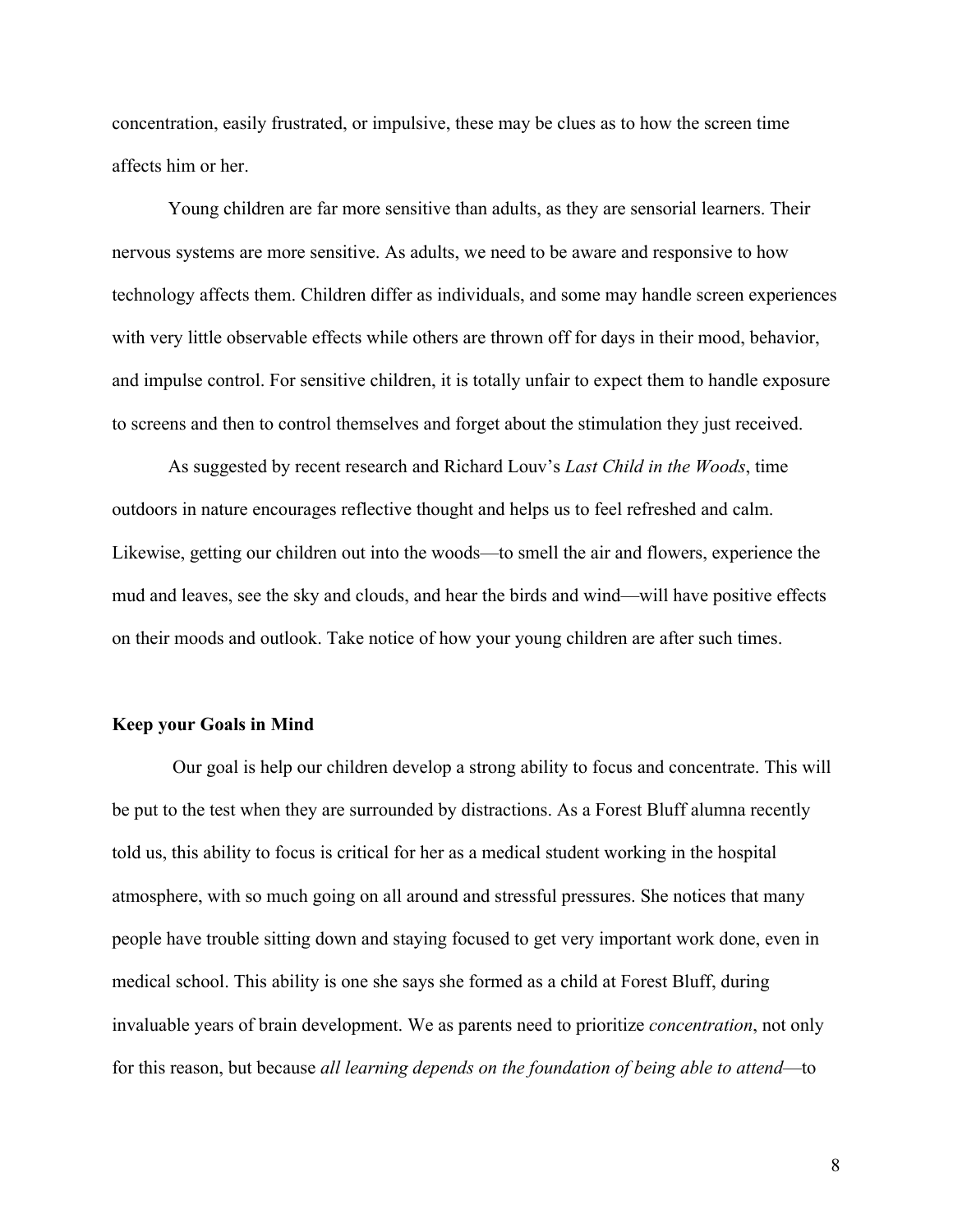focus one's attention and stay with a train of thought by one's own power—in order to be

productive in a meaningful way.

Sep Kamvar, a former Google executive, associate professor of the MIT Media Lab, and

founder of Wildflower Montessori Schools, explains how technology interferes with the ability

to attend:

With sudden or novel stimulus, like a ball moving across the screen or a page-change instantaneously from a button press, our biological response is that the blood vessels to the brain dilate, and the blood vessels to other major muscle groups constrict. Cortisol is released, heightening mental arousal and sharpening visual and auditory perceptions, and attention is heightened. Evolutionarily, this response protected us when we heard the rustling of a tiger. In television advertising, it's used to sell products. And on the shortterm, it appears to work.

The problem, of course, is that the child becomes habituated to these jolts and loses their natural capacity for attention.

In Montessori, the whole focus is on developing a child's intrinsic capacity for attention. The ability to learn derives from the authentic development of that capacity. To compromise attention in order to learn math more quickly is like killing the goose that lays the golden eggs.

When you have established *capacity for attention* as a developmental priority, align your decisions with your desired outcome. Technology rapidly changes every year, and we still do not know what the long-term effects of our daily use will be, especially in children. Why take a chance through this experimental phase? We have enough discouraging information already about the negative effects of technology use and so few positives to make those risks worthwhile. See the references at the end of this article for research that gives compelling reasons to be concerned about how technology is affecting learning, brain development, and social interactions, specifically the Wall Street Journal article *How Smart Phones are Hijacking our Minds* and the Developmental Psychology article *Learning on Hold: Cell Phones Sidetrack Parent-Child Interactions*, both of which cite other related reports.